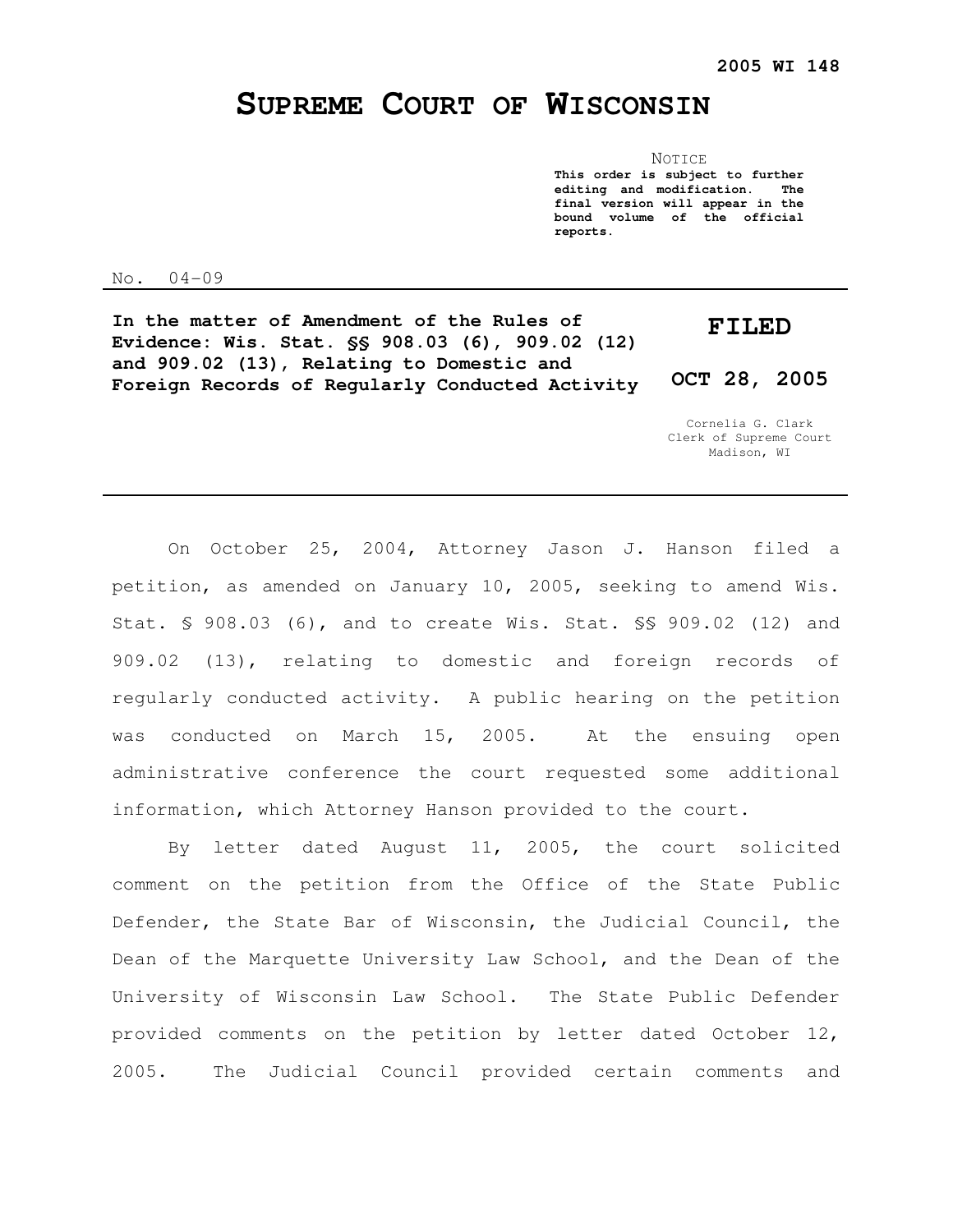recommended adoption of the petition. No objection to the proposal was received.

At its open administrative conference on October 25, 2005, the court discussed the petition again, including the question whether a time certain, rather than a "fair opportunity to challenge" would be appropriate in proposed s. 909.02 (12). Ultimately, the court agreed with the Judicial Council's conclusion that the "fair opportunity to challenge" language provides better guidance to courts and litigants. The court voted unanimously to adopt the petition with certain changes, effective January 1, 2006, as follows:

**Section 1.** 908.03 (6) of the statutes is amended to read:

908.03 (6) Records of regular conducted activity. A memorandum, report, record, or data compilation, in any form, of acts, events, conditions, opinions, or diagnoses, made at or near the time by, or from information transmitted by, a person with knowledge, all in the course of a regularly conducted activity, as shown by the testimony of the custodian or other qualified witness, or by certification that complies with s. 909.02 (12) or (13), or a statute permitting certification, unless the sources of information or other circumstances indicate lack of trustworthiness.

# Comment

This amendment conforms Wisconsin's rule to the 2000 amendment of Rule 803 (6) of the Federal Rule of Evidence.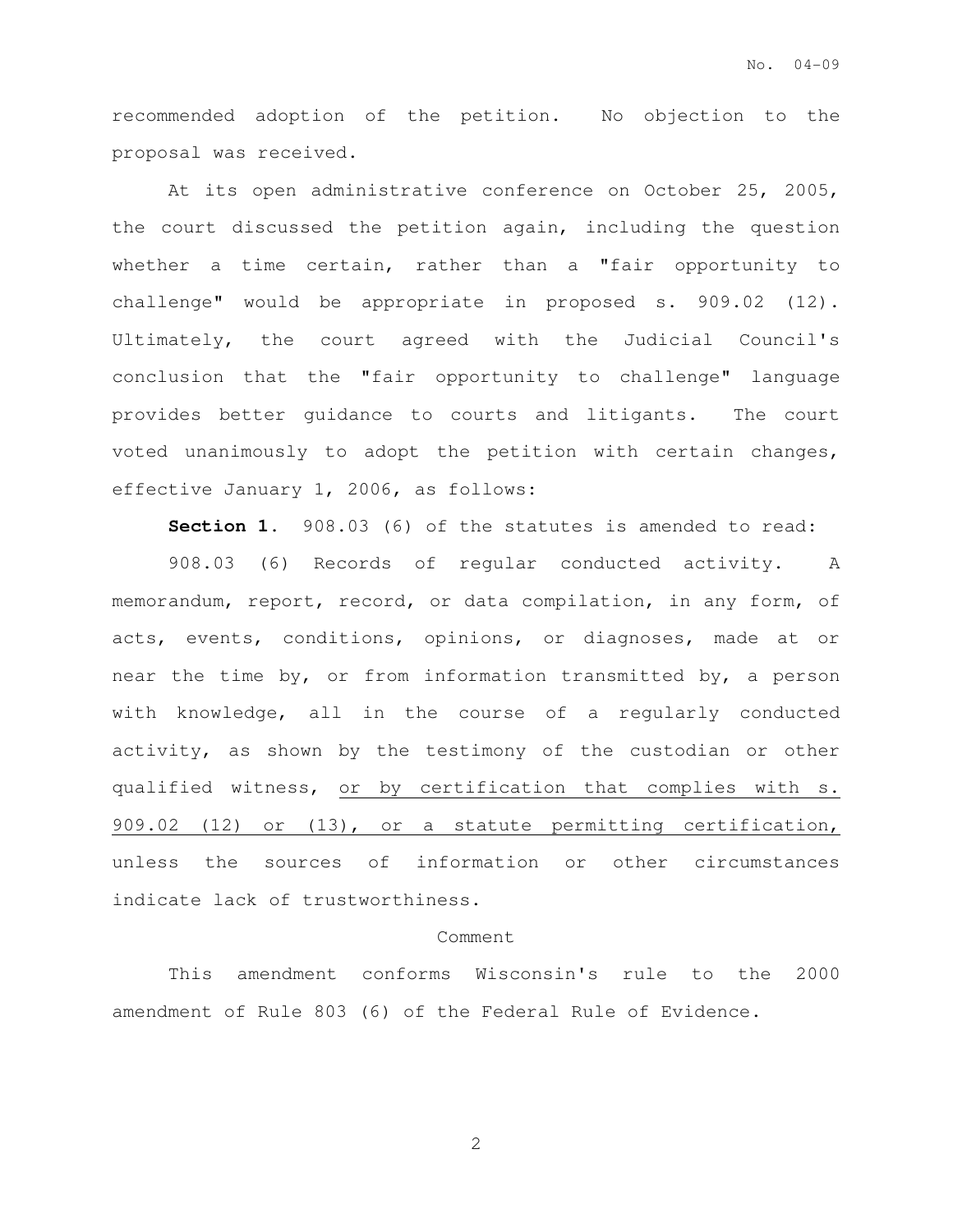#### Comment

The Judicial Council advised the court of its concern and desire that the proposed amendment to Wis. Stat. § 908.03 (6) not be viewed to change the law as expressed in State v. Williams, 2002 WI 58, 253 Wis. 2d 99, 644 N.W.2d 919, regarding records of an investigation conducted for the particular purpose of litigation.

**Section 2.** 909.02 (12) of the statutes is created to read:

909.02 (12) Certified domestic records of regularly conducted activity. (a) The original or a duplicate of a domestic record of regularly conducted activity that would be admissible under s. 908.03 (6) if accompanied by a written certification of its custodian or other qualified person, in a manner complying with any statute or rule adopted by the supreme court, certifying all of the following:

1. That the record was made at or near the time of the occurrence of the matters set forth by, or from information transmitted by, a person with knowledge of those matters.

2. That the record was kept in the course of the regularly conducted activity.

3. That the record was made of the regularly conducted activity as a regular practice.

(b) A party intending to offer a record into evidence under par. (a) must provide written notice of that intention to all adverse parties and must make the record and certification available for inspection sufficiently in advance of the offer of the record and certification into evidence to provide an adverse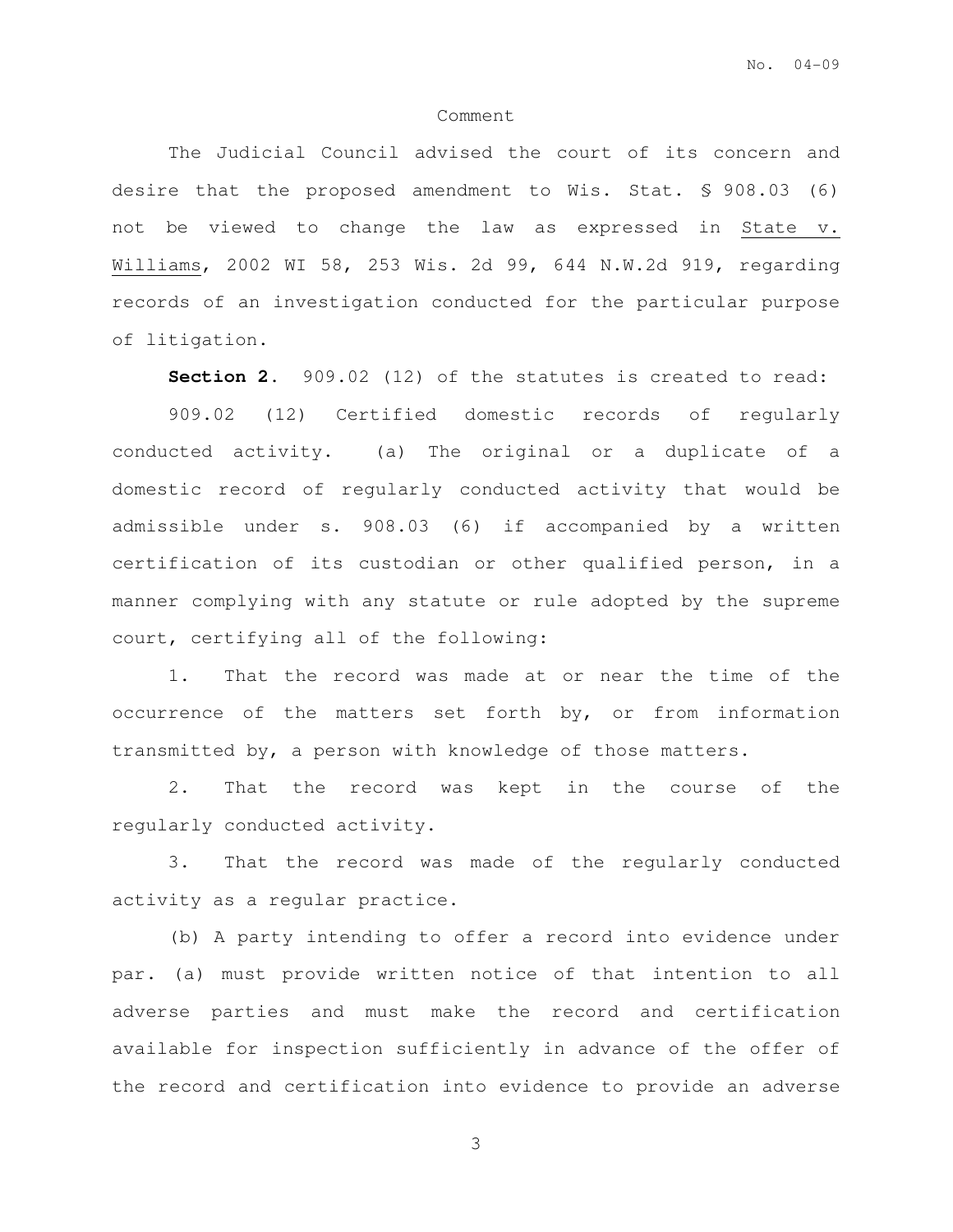party with a fair opportunity to challenge the record and certification.

## Comment

Creation of sub. (12) conforms Wisconsin's rule to the 2000 amendment of Rule 902 (11) of the Federal Rule of Evidence.

**Section 3.** 909.02 (13) of the statutes is created to read:

909.02 (13) Certified foreign records of regularly conducted activity. (a) The original or a duplicate of a foreign record of regularly conducted activity that would be admissible under s. 908.03 (6) if accompanied by a written declaration by its custodian or other qualified person certifying all of the following:

1. That the record was made at or near the time of the occurrence of the matters set forth by, or from information transmitted by, a person with knowledge of those matters.

2. That the record was kept in the course of the regularly conducted activity.

3. That the record was made of the regularly conducted activity as a regular practice.

(b) The declaration under par. (a) must be signed in a manner that, if falsely made, would subject the maker to criminal penalty under the laws of the country where the declaration is signed. A party intending to offer a record into evidence under par. (a) must provide written notice of that intention to all adverse parties, and must make the record and declaration available for inspection sufficiently in advance of the offer of the record and declaration into evidence to provide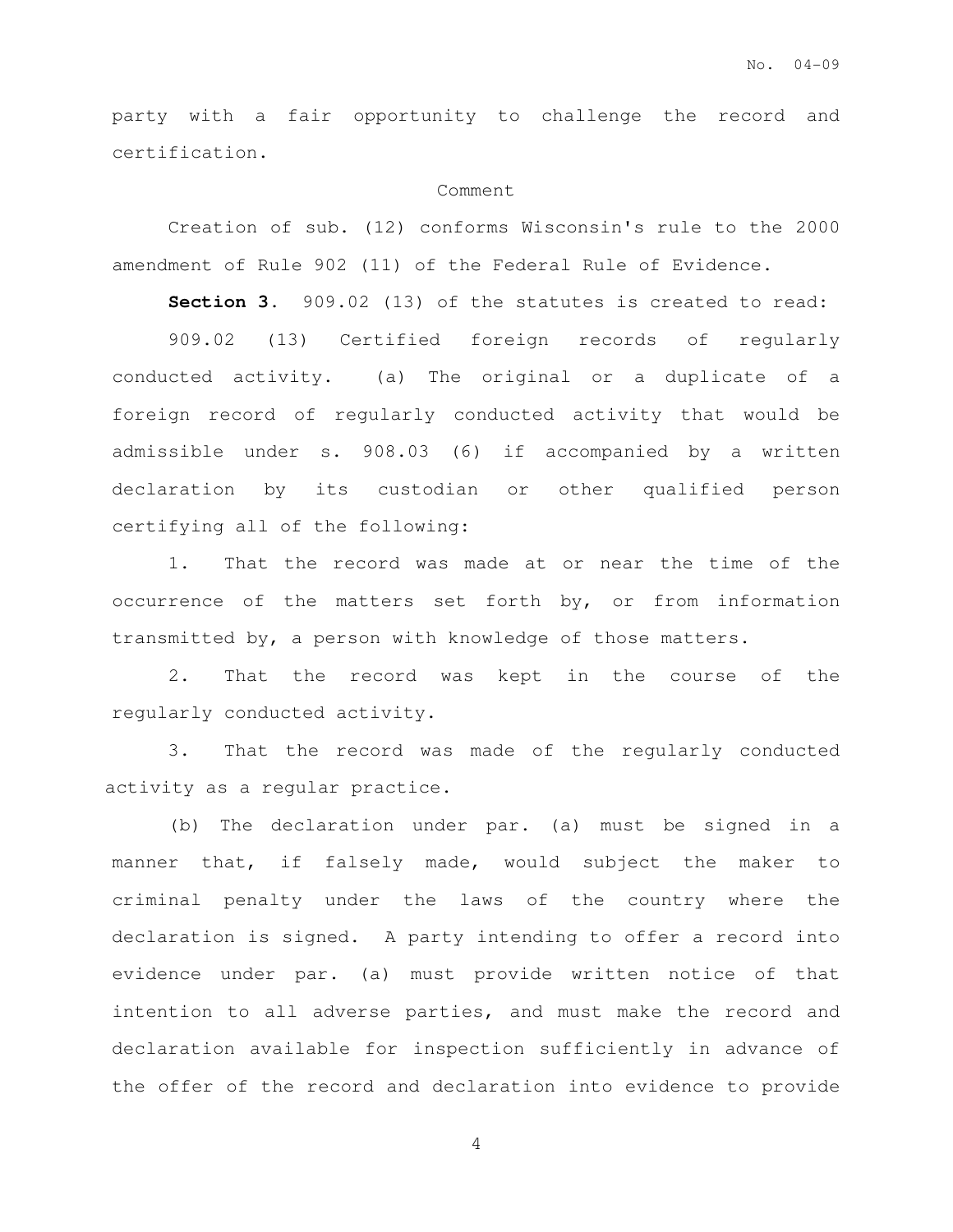an adverse party with a fair opportunity to challenge the record and declaration.

## Comment

Creation of sub. (13) conforms Wisconsin's rule to the 2000 amendment of Rule 902 (12) of the Federal Rule of Evidence.

IT IS ORDERED that notice of this amendment of Wis. Stat. § 908.03 (6), and creation of Wis. Stat. §§ 909.02 (12) and 909.02 (13) be given by a single publication of a copy of this order in the official state newspaper and in an official publication of the State Bar of Wisconsin.

IT IS FURTHER ORDERED that the Comments to these rules are not adopted but shall be printed for information purposes.

Dated at Madison, Wisconsin, this 28th day of October, 2005.

BY THE COURT:

Cornelia G. Clark Clerk of Supreme Court